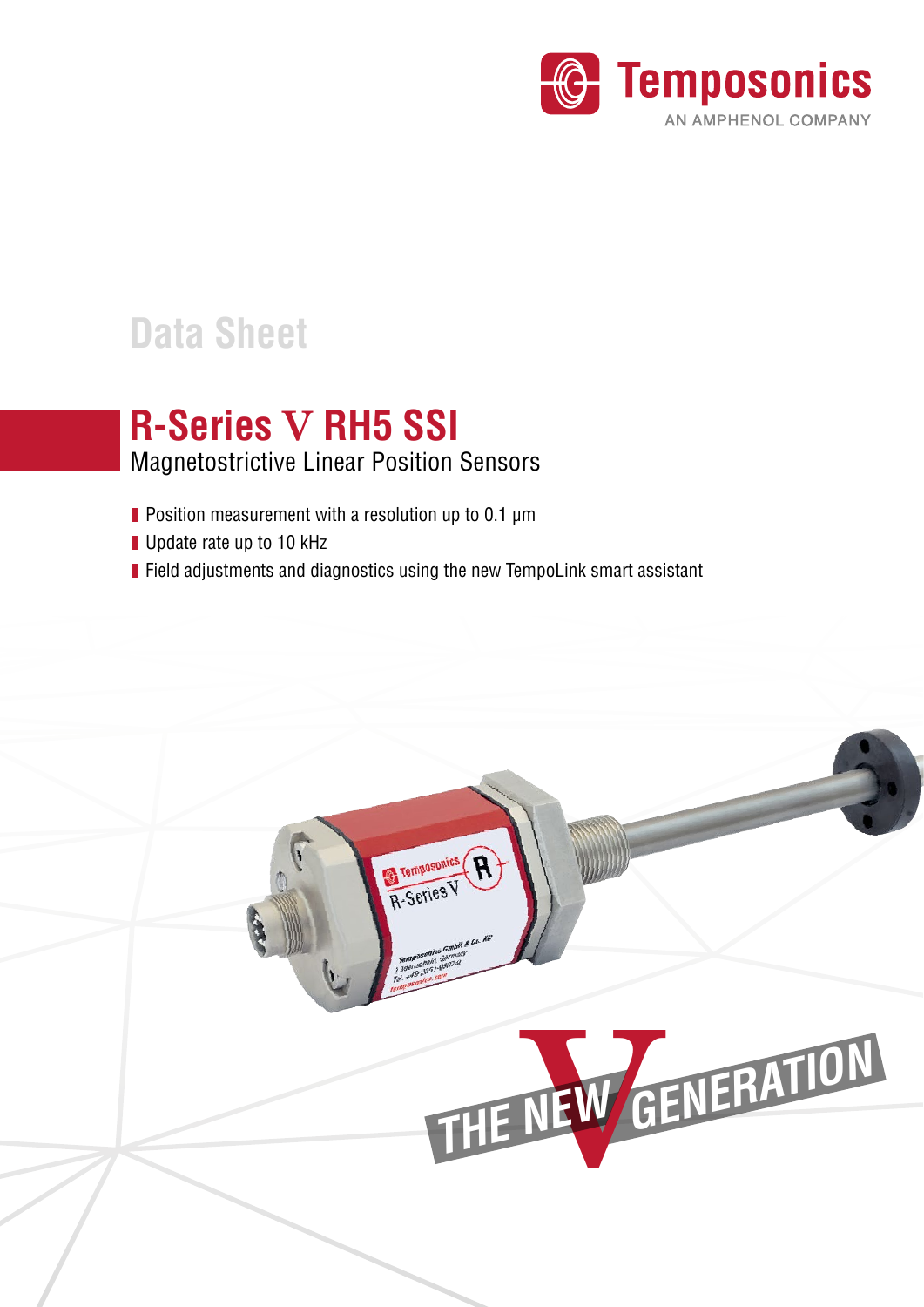## **MEASURING TECHNOLOGY**

The absolute, linear position sensors provided by Temposonics rely on the company's proprietary magnetostrictive technology, which can determine position with a high level of precision and robustness. Each Temposonics position sensor consists of a ferromagnetic waveguide, a position magnet, a strain pulse converter and supporting electronics. The magnet, connected to the object in motion in the application, generates a magnetic field at its location on the waveguide. A short current pulse is applied to the waveguide. This creates a momentary radial magnetic field and torsional strain on the waveguide. The momentary interaction of the magnetic fields releases a torsional strain pulse that propagates the length of the waveguide. When the ultrasonic wave reaches the beginning of the waveguide it is converted into an electrical signal. Since the speed of the ultrasonic wave in the waveguide is precisely known, the time required to receive the return signal can be converted into a linear position measurement with both high accuracy and repeatability.

## **R-SERIES V RH5 SSI**

The Temposonics® R-Series V brings very powerful sensor performance to meet the many demands of your application. The main advantages of the rod version RH5 with SSI output (Synchronous Serial Interface) are:



#### **High shock and vibration resistance**

The R-Series V is the long term solution for harsh environments that have high levels of shock and vibration.



#### **Minimum resolution 0.1 μm** The sensor is characterized by a very stable position

signal with a minimum resolution of 0.1 μm.



#### **Synchronous measurement**

The sensor offers one asynchronous mode as well as three different synchronous modes to match the measurement to the data request cycle of the controller.



#### **Extrapolation**

The sensor supports linear extrapolation. This allows a cycle time of 100 μs or the readout of the data with up to 10 kHz for any stroke length of the sensor.



### **Internal linearization**

The sensor is available with internal linearization which offers improved linearity for overall higher accuracy of the position measurement value.



*Fig. 1:* Time-of-flight based magnetostrictive position sensing principle

#### **In addition the R-Serie V SSI scores with the following features:**



**Differential measurement between 2 positions**  The R-Series V SSI can measure and output the distance bewteen 2 position magnets.



#### **R-Serie V SSI**

The interface of the R-Series V SSI corresponds to the SSI industry standard for absolute encoders. You can select the configuration of the SSI signal that fits best to your application and also adjust it on site with the sensor assistents.

**All settings under control with the sensor assistants for the R-Series V** The TempoLink® and the TempoGate smart assistants support you in setup and diagnostics of the R-Series V. For more

information of these assistants please see the data sheets:

- TempoLink® smart assistant
- (Document part number: 552070) • [TempoGate smart assistant](https://www.temposonics.com/literature/552070_en)
- [\(Document part number: 552110\)](https://www.temposonics.com/literature/552110_en)

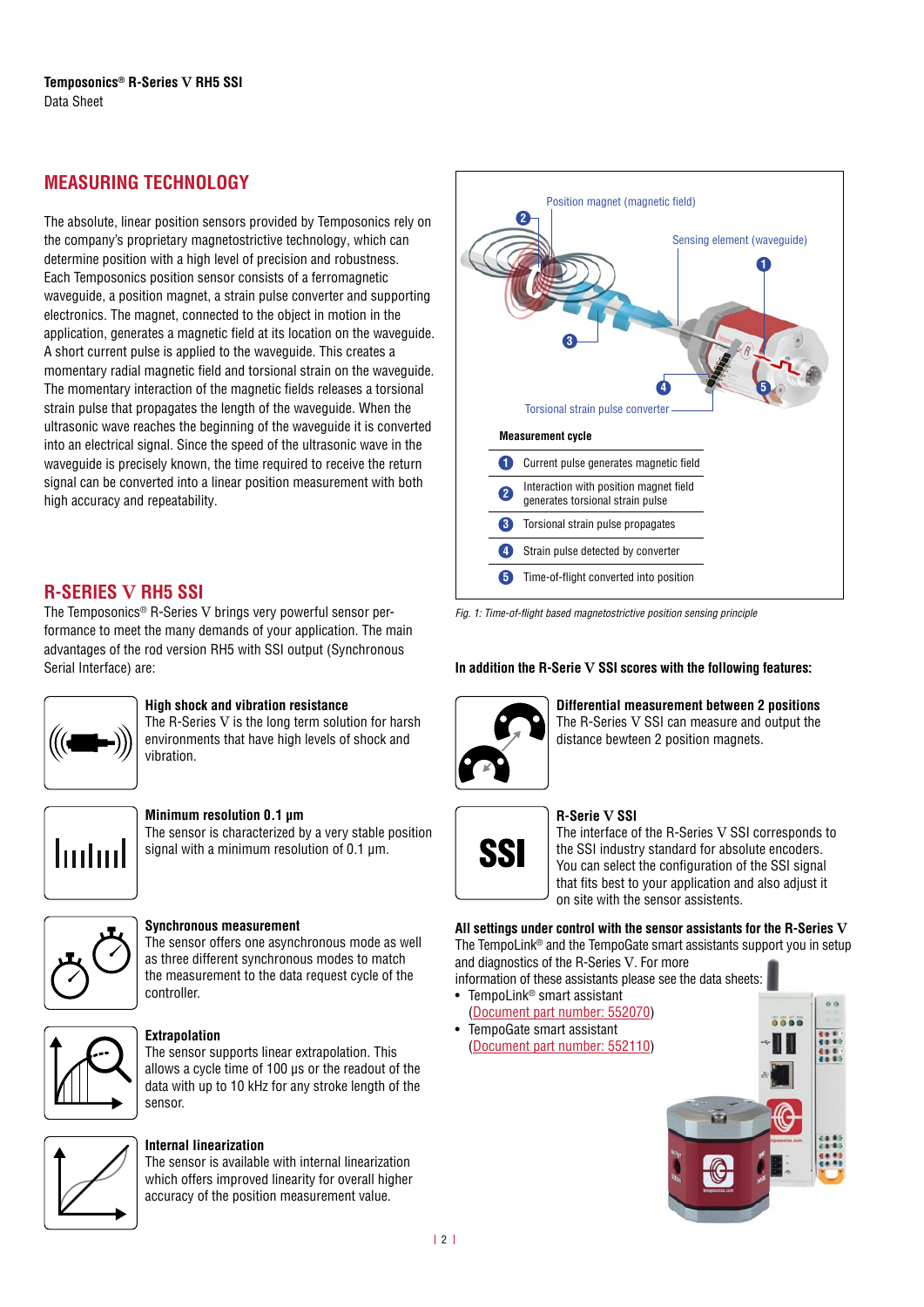## **TECHNICAL DATA**

| <b>Output</b>                    |                                                                                                                                                            |  |  |  |
|----------------------------------|------------------------------------------------------------------------------------------------------------------------------------------------------------|--|--|--|
| Interface                        | SSI (Synchronous Serial Interface) - differential signal in SSI standard (RS-485/RS-422)                                                                   |  |  |  |
| Data format                      | Binary or gray                                                                                                                                             |  |  |  |
| Data length                      | 832 bit                                                                                                                                                    |  |  |  |
| Data transmission rate           | 70 kBaud <sup>1</sup> 1 MBaud, depending on cable length:                                                                                                  |  |  |  |
|                                  | $< 100$ m<br>$< 200$ m<br>< 400 m<br>$<$ 3 m<br>< 50 m<br>Cable length                                                                                     |  |  |  |
|                                  | 1 MBd<br>$< 400$ kBd<br>$<$ 300 kBd<br>< 200 kBd<br>$< 100$ kBd<br><b>Baud</b> rate                                                                        |  |  |  |
| <b>Measured value</b>            | Position or velocity, position and temperature in the sensor electronics housing                                                                           |  |  |  |
| <b>Measurement parameters</b>    |                                                                                                                                                            |  |  |  |
| <b>Resolution: Position</b>      | $0.1100 \mu m (0.00010.1 mm)$                                                                                                                              |  |  |  |
| <b>Resolution: Velocity</b>      | 0.001 mm/s (determined over 10 measured values)                                                                                                            |  |  |  |
| Update rate <sup>2</sup>         | 25 mm<br>300 mm<br>1000 mm<br>2000 mm<br>7620 mm<br>Stroke length<br>750 mm                                                                                |  |  |  |
|                                  | <b>Update</b> rate<br>10 kHz<br>3.4 kHz<br>2.7 kHz<br>2.1 kHz<br>1.2 kHz<br>0.3 kHz                                                                        |  |  |  |
| Linearity deviation <sup>3</sup> | $\leq 400$ mm<br>$>400$ mm<br>Stroke length                                                                                                                |  |  |  |
|                                  | Linearity deviation $\leq \pm 40$ µm<br>$<$ ±0.01 % F.S.                                                                                                   |  |  |  |
|                                  | Optional internal linearization: Linearity tolerance (applies for the first magnet for differential measurement)                                           |  |  |  |
|                                  | Stroke length $ 25300$ mm<br>300600 mm<br>6001200 mm                                                                                                       |  |  |  |
|                                  | $± 25 \mu m$<br>typical<br>$± 15 \mu m$<br>$± 20 \mu m$<br>$± 25 \mu m$<br>$± 30 \mu m$<br>maximum<br>$± 50 \mu m$                                         |  |  |  |
| Repeatability                    | $<$ ±0.001 % F.S. (minimum ±2.5 µm) typical                                                                                                                |  |  |  |
| Hysteresis                       | $<$ 4 µm typical                                                                                                                                           |  |  |  |
|                                  |                                                                                                                                                            |  |  |  |
| Temperature coefficient          | < 15 ppm/K typical                                                                                                                                         |  |  |  |
| <b>Operating conditions</b>      |                                                                                                                                                            |  |  |  |
| Operating temperature            | $-40+85$ °C ( $-40+185$ °F)                                                                                                                                |  |  |  |
| Humidity                         | 90 % relative humidity, no condensation                                                                                                                    |  |  |  |
| Ingress protection               | IP67 (connectors correctly fitted)/IP68 (3 m/3 d) for cable outlet/IP68 (3 m/3 d) & IP69 for angled cable outlet                                           |  |  |  |
| Shock test                       | 150 g/11 ms, IEC standard 60068-2-27                                                                                                                       |  |  |  |
| Vibration test                   | 30 g/102000 Hz, IEC standard 60068-2-6 (excluding resonant frequencies)/<br>RH5-J: 15 g/102000 Hz, IEC standard 60068-2-6 (excluding resonant frequencies) |  |  |  |
| <b>EMC</b> test                  | Electromagnetic emission according to EN 61000-6-3                                                                                                         |  |  |  |
|                                  | Electromagnetic immunity according to EN 61000-6-2                                                                                                         |  |  |  |
|                                  | The sensor meets the requirements of the EC directives and is marked with $\mathsf{C}\mathsf{\mathsf{E}}$                                                  |  |  |  |
| Operating pressure               | 350 bar (5,076 psi)/700 bar (10,153 psi) peak (at 10 x 1 min) for sensor rod/RH5-J: 800 bar (11,603 psi)                                                   |  |  |  |
| Magnet movement velocity         | Any                                                                                                                                                        |  |  |  |
| <b>Design/Material</b>           |                                                                                                                                                            |  |  |  |
| Sensor electronics housing       | Aluminum (painted), zinc die cast                                                                                                                          |  |  |  |
| Sensor flange                    | Stainless steel 1.4305 (AISI 303)                                                                                                                          |  |  |  |
| Sensor rod                       | Stainless steel 1.4306 (AISI 304L)/RH5-J: Stainless steel 1.4301 (AISI 304)                                                                                |  |  |  |
| Stroke length                    | 257620 mm (1300 in.)/RH5-J: 255900 mm (1232 in.)                                                                                                           |  |  |  |
| <b>Mechanical mounting</b>       |                                                                                                                                                            |  |  |  |
| Mounting position                | Any                                                                                                                                                        |  |  |  |

Technical data "Electrical connection" on [page 4](#page-3-1)

**1/** With standard one shot of 16 μs

**2/** Sensor with standard settings. Further information can be found in the operation manual R-Series V SSI (document number: [552011\)](https://www.temposonics.com/literature/552011_en)

**3/** With position magnet # 251 416-2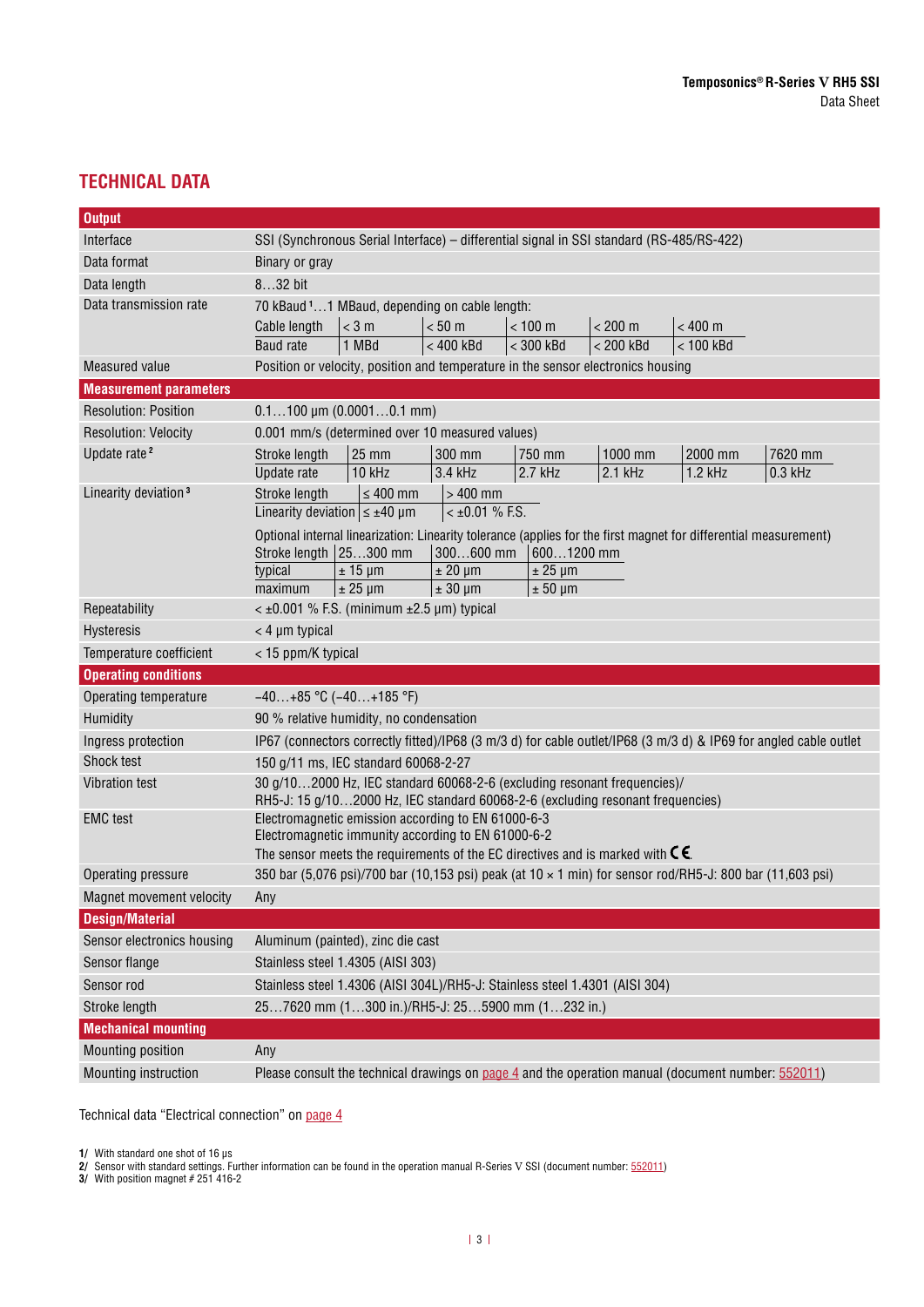<span id="page-3-1"></span>

| <b>Electrical connection</b> |                                                                                              |
|------------------------------|----------------------------------------------------------------------------------------------|
| Connection type              | $1 \times M16$ male connector (7 pin), $1 \times M12$ male connector (8 pin) or cable outlet |
| Operating voltage            | +1230 VDC $\pm 20$ % (9.636 VDC)                                                             |
| Power consumption            | 1.2 W typical                                                                                |
| Dielectric strength          | 500 VDC (DC ground to machine ground)                                                        |
| Polarity protection          | Up to $-36$ VDC                                                                              |
| Overvoltage protection       | Up to 36 VDC                                                                                 |

## <span id="page-3-0"></span>**TECHNICAL DRAWING**



*Fig. 2:* Temposonics*®* RH5 with ring magnet, part 1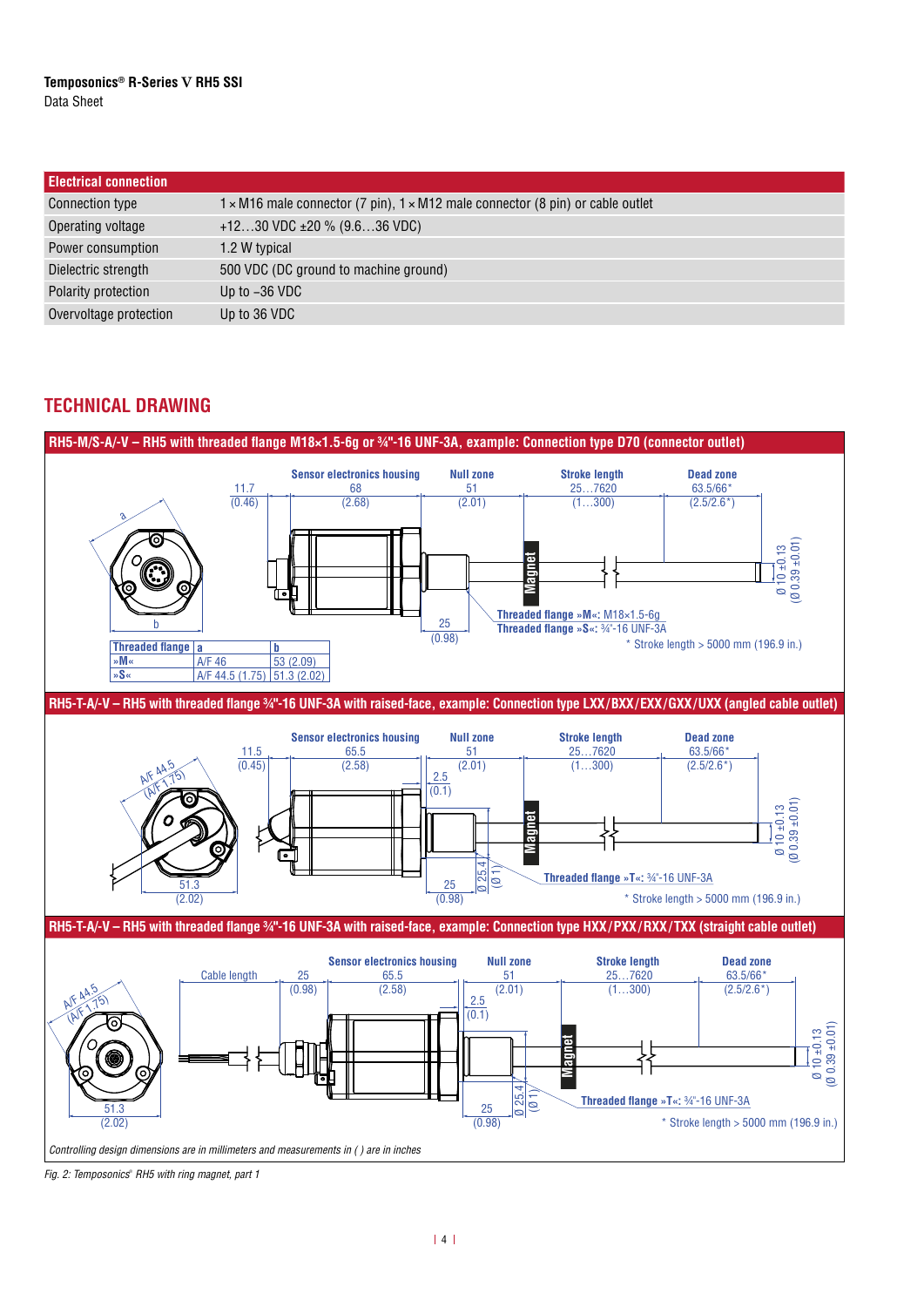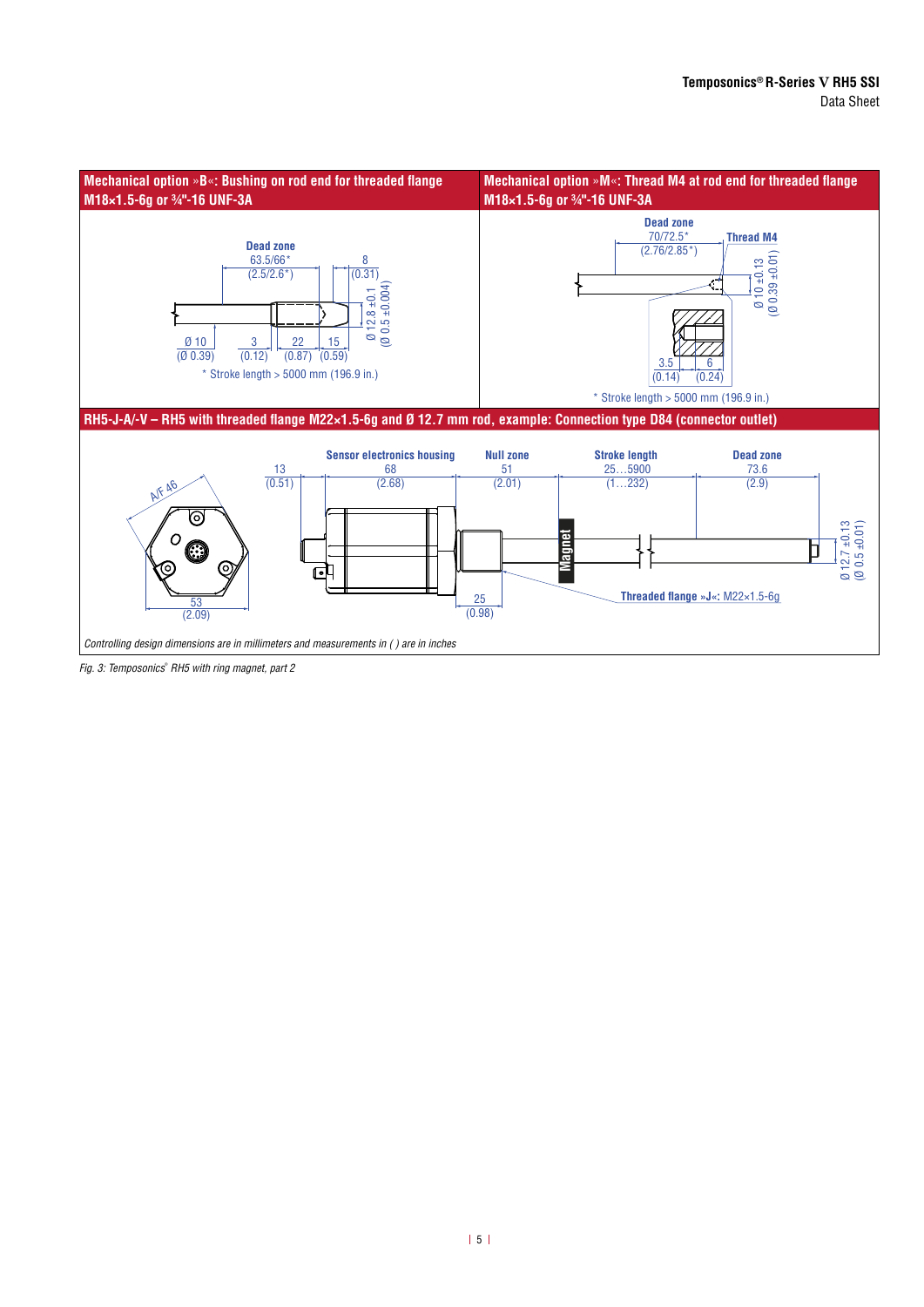## **CONNECTOR WIRING**

*Fig. 4:* Connector wiring D70

| <b>D70</b>                |                        |                         |  |  |  |
|---------------------------|------------------------|-------------------------|--|--|--|
| Signal + power supply     |                        |                         |  |  |  |
| <b>M16</b> male connector | <b>Function</b><br>Pin |                         |  |  |  |
|                           | 1                      | Data $(-)$              |  |  |  |
|                           | $\overline{2}$         | Data $(+)$              |  |  |  |
|                           | 3                      | $Clock (+)$             |  |  |  |
|                           | 4                      | $Clock (-)$             |  |  |  |
|                           | 5                      | +1230 VDC $(\pm 20\% )$ |  |  |  |
| View on sensor            | 6                      | DC Ground (0 V)         |  |  |  |
|                           | 7                      | Not connected           |  |  |  |

| <b>D84</b>                                                       |                |                         |  |  |  |
|------------------------------------------------------------------|----------------|-------------------------|--|--|--|
| Signal + power supply                                            |                |                         |  |  |  |
| <b>M12 male connector</b><br>Pin<br><b>Function</b><br>(A-coded) |                |                         |  |  |  |
|                                                                  | 1              | $Clock (+)$             |  |  |  |
|                                                                  | $\overline{2}$ | $Clock (-)$             |  |  |  |
|                                                                  | 3              | Data $(+)$              |  |  |  |
|                                                                  | 4              | Data $(-)$              |  |  |  |
|                                                                  | 5              | Not connected           |  |  |  |
| View on sensor                                                   | 6              | Not connected           |  |  |  |
|                                                                  | $\overline{7}$ | +1230 VDC $(\pm 20\% )$ |  |  |  |
|                                                                  | 8              | DC Ground (0 V)         |  |  |  |

*Fig. 6:* Connector wiring D84

| LXX/BXX/EXX/GXX/UXX/HXX/PXX/RXX/TXX                          |           |                        |  |  |
|--------------------------------------------------------------|-----------|------------------------|--|--|
| Signal + power supply                                        |           |                        |  |  |
| Cable<br>Color<br><b>Function</b>                            |           |                        |  |  |
|                                                              | GY        | Data $(-)$             |  |  |
|                                                              | <b>PK</b> | Data $(+)$             |  |  |
|                                                              | <b>YE</b> | $Clock (+)$            |  |  |
|                                                              | GN        | $Clock (-)$            |  |  |
|                                                              | BN        | +1230 VDC $(\pm 20\%)$ |  |  |
|                                                              | <b>WH</b> | DC Ground (0 V)        |  |  |
| For cable type TXX, the extra red & blue wires are not used. |           |                        |  |  |

*Fig. 5:* Connector wiring cable outlet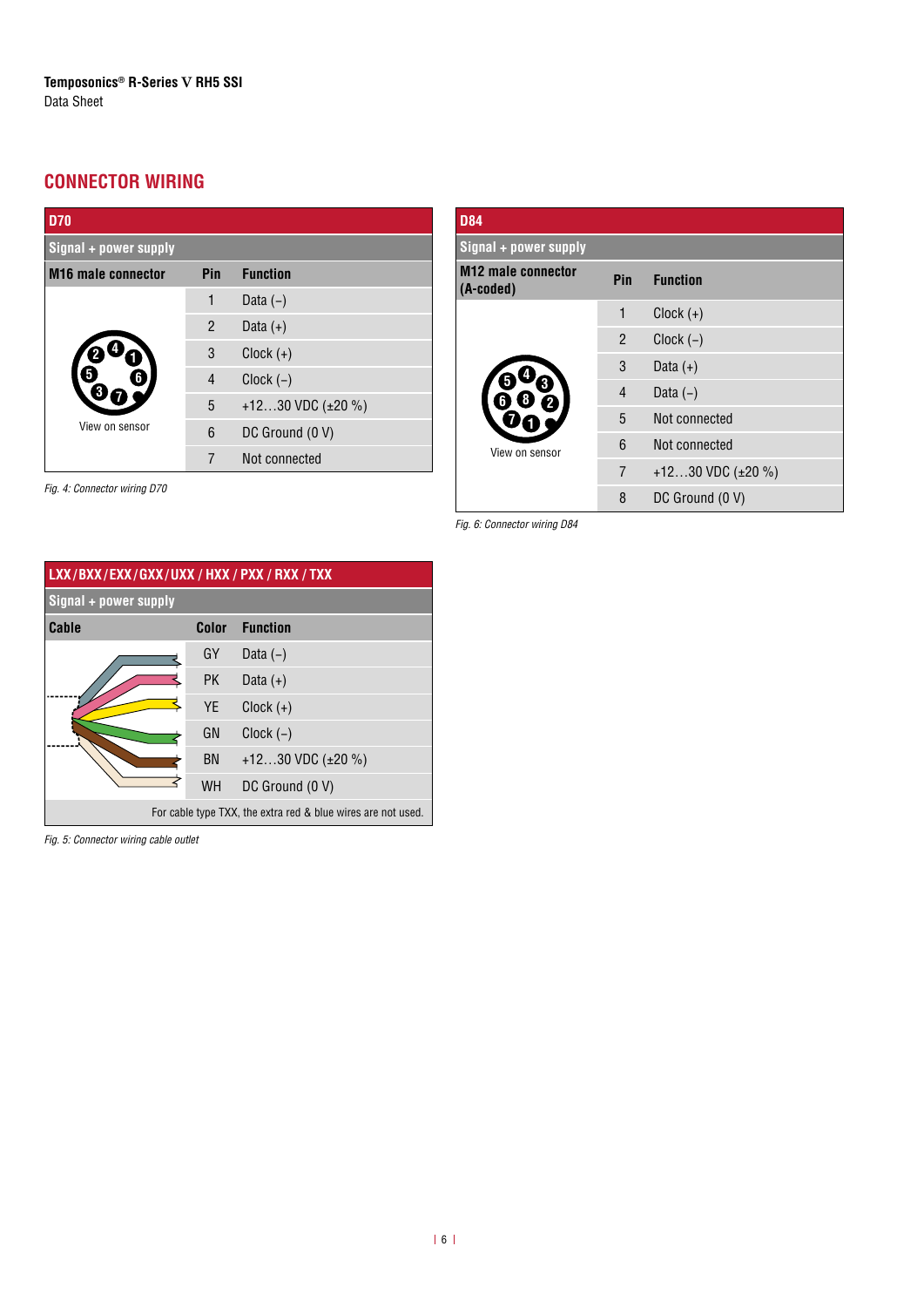## **FREQUENTLY ORDERED ACCESSORIES** – Additional options available in our [Accessories Guide](https://www.temposonics.com/literature/551444_en) [ 551444

#### **Position magnets**



Controlling design dimensions are in millimeters and measurements in ( ) are in inches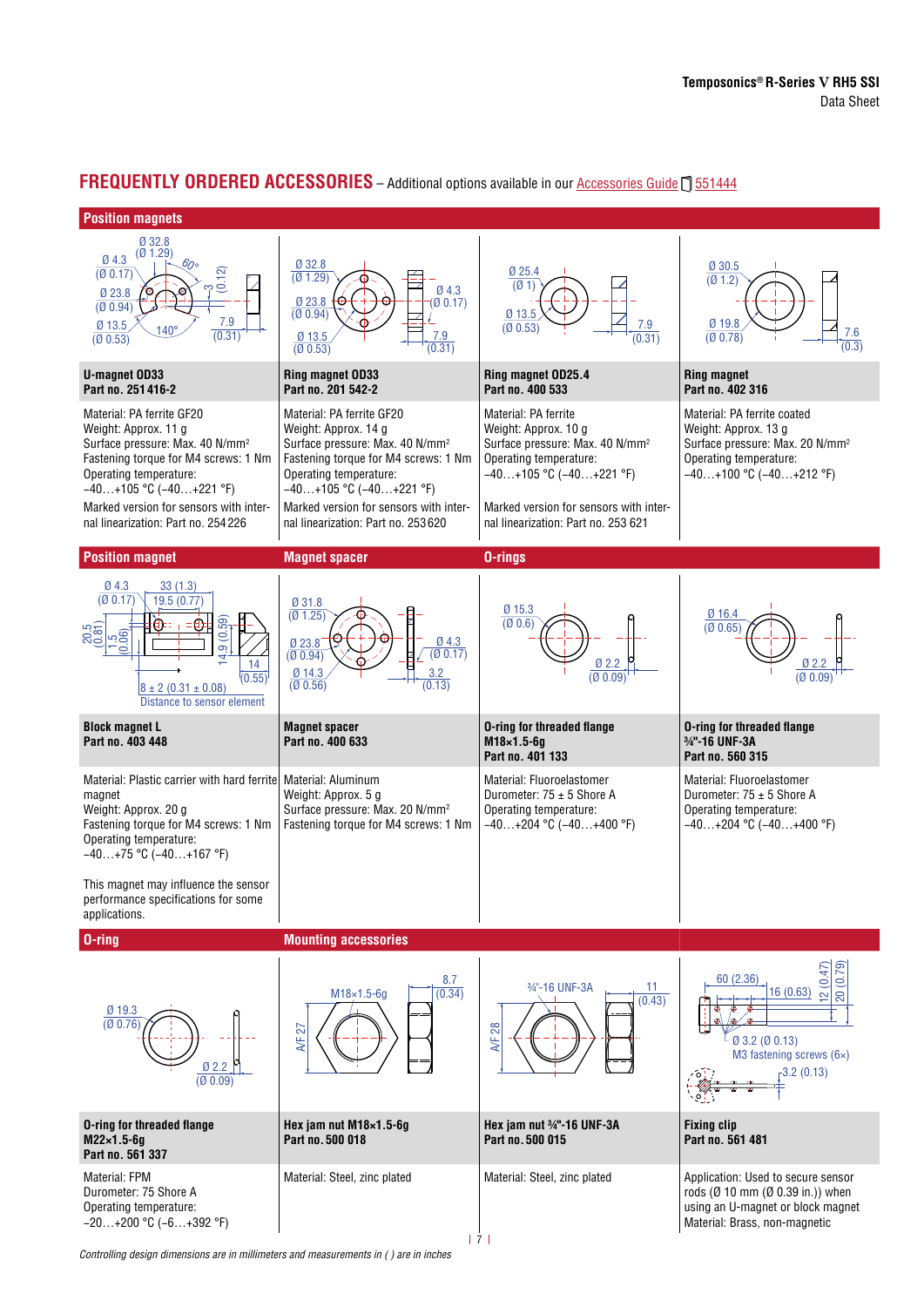#### **Cable connectors\*** 54 57 (2.13) (2.24) 60 54 (Ø 0.71) Ø 18  $(2.36)$  $(2.13)$ (1.5)  $\frac{8}{3}$ (Ø 0.79)  $\frac{38}{(1.5)}$  $\overline{\mathcal{S}}$ Ø 18  $0.71$ **Timummin**  $\Box$ **ummum** Ø 20.5 Ø 20 (Ø 0.81) (Ø 0.79) **M12 A-coded female connector M12 A-coded female connector M16 female connector (7 pin), straight M16 female connector (7 pin), angled Part no. 370 624 Part no. 560 779 (8 pin), angled (8 pin), straight Part no. 370 699 Part no. 370 694** Material: Zinc nickel plated Material: Zinc nickel plated Housing: GD-ZnAL Housing: GD-ZnAL Termination: Solder Termination: Solder Termination: Screw Termination: Screw Contact insert: Silver plated Contact insert: Silver plated Contact insert: CuZn Contact insert: CuZn Cable clamp: PG9 Cable clamp: PG9 Cable Ø: 4…9 mm (0.16…0.35 in.) Cable Ø: 6…8 mm (0.24…0.31 in.) Cable Ø: 6…8 mm (0.24…0.31 in.) Cable Ø: 6…8 mm (0.24…0.31 in.) Wire: 0.75 mm2 Wire: 0.5 mm2 Operating temperature: Operating temperature: Operating temperature: Operating temperature: −40…+100 °C (−40…+212 °F) −40…+100 °C (−40…+212 °F) −25…+90 °C (−13…+194 °F) −25…+85 °C (−13…+185 °F) Ingress protection: IP65/IP67 Ingress protection: IP65/IP67 Ingress protection: IP67 (correctly fitted) Ingress protection: IP67 (correctly fitted) (correctly fitted) (correctly fitted) Fastening torque: 0.6 Nm Fastening torque: 0.6 Nm Fastening torque: 0.7 Nm Fastening torque: 0.7 Nm **Cable sets Programming tool**  $\blacksquare$

| <b>Cable with M12 A-coded female</b><br>connector (8 pin), straight – pigtail<br>Part no. 370 674                                                                                              | Cable with M12 A-coded female<br>connector (8 pin), angled – pigtail<br>Part no. 370 676                | TempoLink® kit for Temposonics®<br><b>R-Series V</b><br>Part no. TL-1-0-SD70 (for D70)<br>Part no. TL-1-0-AS00 (for cable output)                                                                                                                                                                                                                                               |
|------------------------------------------------------------------------------------------------------------------------------------------------------------------------------------------------|---------------------------------------------------------------------------------------------------------|---------------------------------------------------------------------------------------------------------------------------------------------------------------------------------------------------------------------------------------------------------------------------------------------------------------------------------------------------------------------------------|
| Material: PUR jacket; black<br>Features: Shielded<br>Cable length: 5 m (16.4 ft)<br>Ingress protection: IP67/IP69K<br>(correctly fitted)<br>Operating temperature:<br>$-25+80 °C (-13+176 °F)$ | Cable: Shielded<br>Cable length: $5 \text{ m}$ (16.4 ft)<br>Ingress protection: IP67 (correctly fitted) | • Connect wirelessly via Wi-Fi enabled<br>device or via USB with the diagnostic<br>tool<br>• Simple connectivity to the sensor<br>via 24 VDC power line (permissible<br>cable length: 30 m)<br>• User friendly interface for mobile<br>devices and desktop computers<br>• See data sheet "TempoLink®<br>smart assistant" (document part no.:<br>552070) for further information |

**\*/** Follow the manufacturer's mounting instructions

Controlling design dimensions are in millimeters and measurements in ( ) are in inches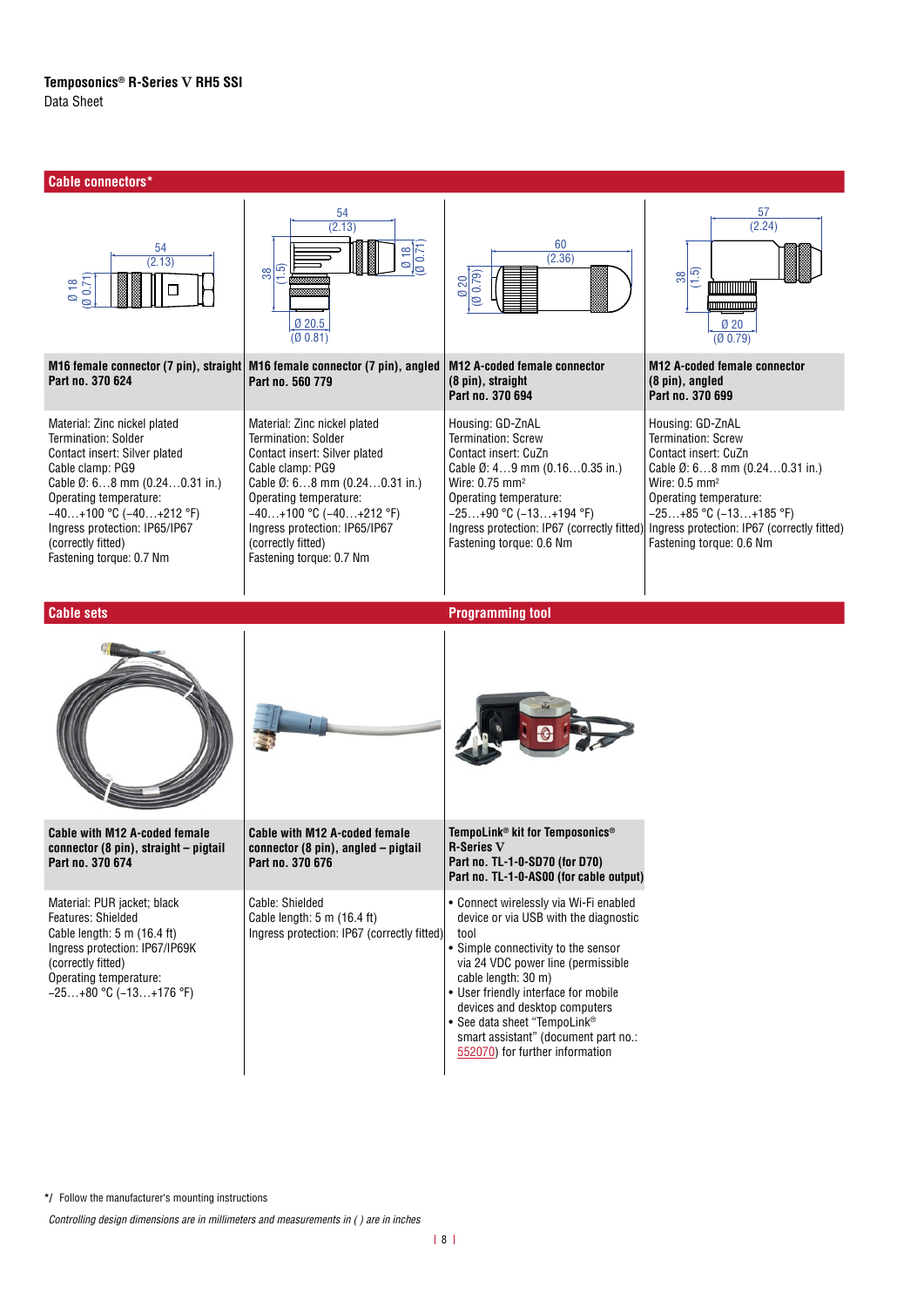#### **Cables**



#### **Cables**





| <b>FEP cable</b><br>Part no. 530 157                                                                                                                                                                                         | Silicone cable<br>Part no. 530 176                                                                                                                                                                                                                                           |
|------------------------------------------------------------------------------------------------------------------------------------------------------------------------------------------------------------------------------|------------------------------------------------------------------------------------------------------------------------------------------------------------------------------------------------------------------------------------------------------------------------------|
| Material: FEP jacket; black<br>Features: Twisted pair, shielded<br>Cable $\emptyset$ : 6.7 mm (0.26 in.)<br>Cross section: $3 \times 2 \times 0.14$ mm <sup>2</sup><br>Operating temperature: -100+180 °C<br>$(-148+356$ °F) | Material: Silicone jacket; black<br>Features: Twisted pair, shielded<br>Cable Ø: 6.3 mm (0.25 in.)<br>Cross section: $3 \times 2 \times 0.14$ mm <sup>2</sup><br>Bending radius: $7 \times D$<br>(fixed installation)<br>Operating temperature: -50+150 °C<br>$(-58+302$ °F) |

Controlling design dimensions are in millimeters and measurements in ( ) are in inches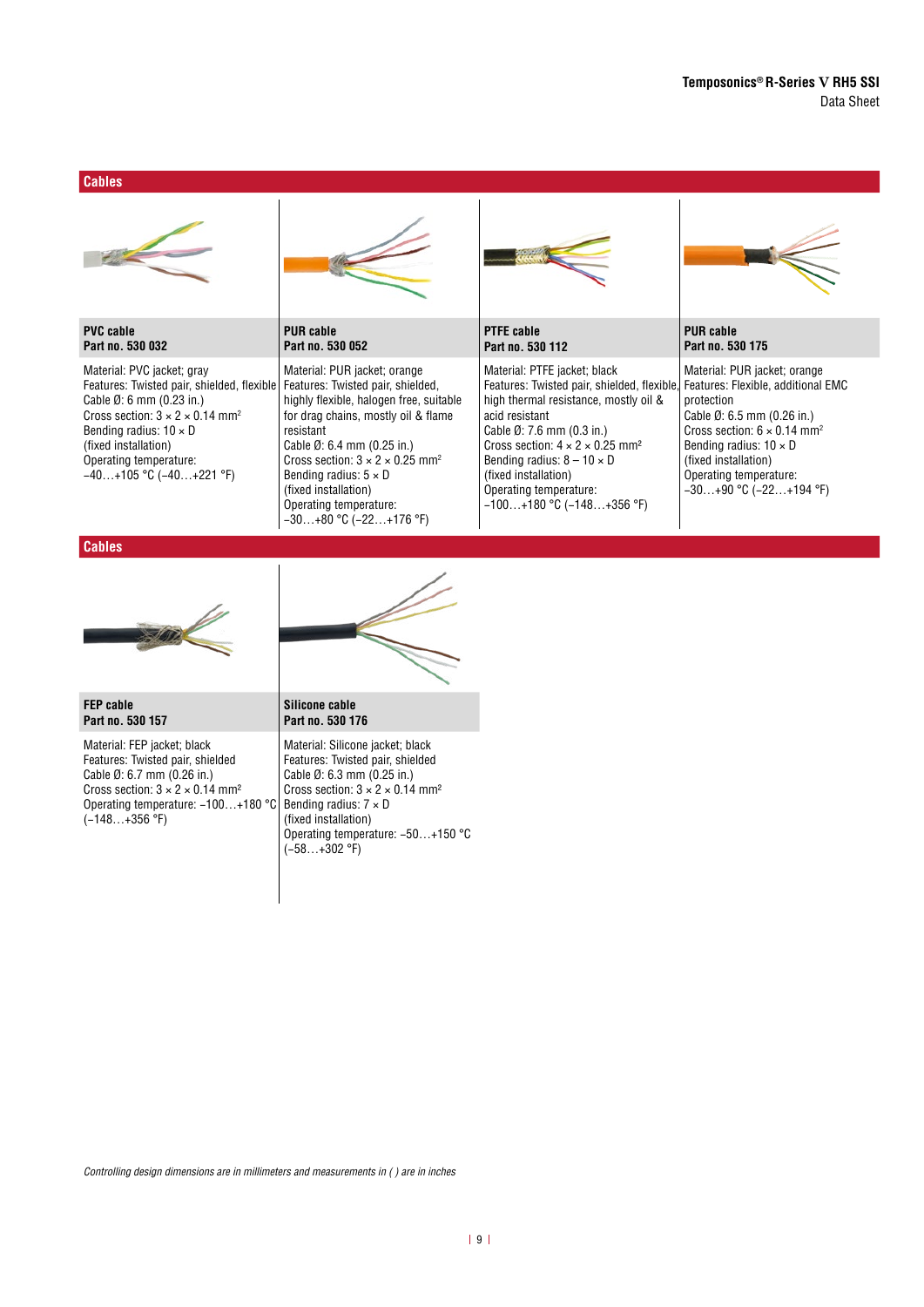## **ORDER CODE**



| <b>Sensor model</b><br>a                                                                          |                                                         | f             |
|---------------------------------------------------------------------------------------------------|---------------------------------------------------------|---------------|
| н<br>Rod<br>5<br>R                                                                                |                                                         | <b>Conne</b>  |
|                                                                                                   |                                                         | 7<br>D        |
| b<br><b>Design</b>                                                                                |                                                         | D             |
| В<br>Base unit (only for replacement)                                                             |                                                         | Angler        |
| Threaded flange M22 $\times$ 1.5-6g (rod Ø 12.7 mm),<br>J                                         |                                                         | L             |
| stroke length: 255900 mm (1232 in.)                                                               |                                                         |               |
| M<br>Threaded flange M18×1.5-6g (standard)                                                        |                                                         |               |
| S<br>Threaded flange 3/4"-16 UNF-3A (standard)                                                    |                                                         |               |
| Τ<br>Threaded flange 3/4"-16 UNF-3A (with raised-face)                                            |                                                         | B             |
| <b>Mechanical options</b><br>C                                                                    |                                                         |               |
| Standard<br>A                                                                                     |                                                         |               |
| Bushing on rod end (only for design »M«, »S« & »T«)<br>B                                          |                                                         | E             |
| M                                                                                                 | Thread M4 at rod end (only for design »M«, »S« & »T«)   |               |
| V                                                                                                 | Fluorelastomer seals for the sensor electronics housing |               |
|                                                                                                   |                                                         | G             |
| <b>Stroke length</b><br>d                                                                         |                                                         |               |
| $\mathbf{X} \parallel \mathbf{X} \parallel \mathbf{X} \parallel \mathbf{M} \mid 00257620$ mm<br>x |                                                         |               |
| <b>Standard stroke length (mm)</b>                                                                | <b>Ordering steps</b>                                   | U             |
| 25 500 mm                                                                                         | $5 \, \text{mm}$                                        |               |
| 500 750 mm                                                                                        | $10 \text{ mm}$                                         |               |
| 7501000 mm                                                                                        | $25 \text{ mm}$                                         | <b>Straig</b> |
| 10002500 mm                                                                                       | 50 mm                                                   | н             |
| 25005000 mm                                                                                       | 100 mm                                                  |               |
| 50007620 mm                                                                                       | 250 mm                                                  |               |
| $\mathbf{X} \parallel \mathbf{X} \parallel \mathbf{X} \parallel 0$ 001.0300.0 in.<br>x            |                                                         |               |
| Standard stroke length (in.)                                                                      | <b>Ordering steps</b>                                   | P             |
| $1 20$ in.                                                                                        | $0.2$ in.                                               |               |
| 20 30 in.                                                                                         | $0.4$ in.                                               |               |
| $30$ 40 in.                                                                                       | $1.0$ in.                                               | R             |
| 40100 in.                                                                                         | 2.0 in.                                                 |               |
| 100200 in.                                                                                        | 4.0 in.                                                 |               |
|                                                                                                   |                                                         |               |
| 200300 in.                                                                                        | 10.0 in.                                                |               |
| Non-standard stroke lengths are available;<br>must be encoded in 5 mm/0.1 in. increments.         |                                                         |               |

## **e Number of magnets**

 $\boxed{\textbf{X} \mid \textbf{X}}$  01...02 position(s)  $(1...2 \text{ magnet(s)})$ 

| f                                                                                                                                             |                                            |   |                                                                                                                                                                                     |  |  |  |  |
|-----------------------------------------------------------------------------------------------------------------------------------------------|--------------------------------------------|---|-------------------------------------------------------------------------------------------------------------------------------------------------------------------------------------|--|--|--|--|
|                                                                                                                                               | <b>Connection type</b><br><b>Connector</b> |   |                                                                                                                                                                                     |  |  |  |  |
| D                                                                                                                                             | 7<br>M16 male connector (7 pin)<br>0       |   |                                                                                                                                                                                     |  |  |  |  |
| D                                                                                                                                             | 8                                          | 4 | M12 male connector (8 pin)                                                                                                                                                          |  |  |  |  |
|                                                                                                                                               |                                            |   | <b>Angled cable outlet</b>                                                                                                                                                          |  |  |  |  |
| L                                                                                                                                             | χ                                          |   | $\chi$ XX m/ft. PUR cable (part no. 530 052)                                                                                                                                        |  |  |  |  |
|                                                                                                                                               |                                            |   | L01L30 (130 m/399 ft.)<br>(Note the temperature range of the cable!)<br>See "Frequently ordered accessories" for cable<br>specifications                                            |  |  |  |  |
| В                                                                                                                                             | $\mathsf{x}$                               |   | X XX m/ft. PUR cable (part no. 530 175)<br>B01B30 (130 m/399 ft.)<br>(Note the temperature range of the cable!)<br>See "Frequently ordered accessories" for cable<br>specifications |  |  |  |  |
| E                                                                                                                                             | χ                                          |   | X XX m/ft. PVC cable (part no. 530 032)<br>E01E30 (130 m/399 ft.)<br>See "Frequently ordered accessories" for cable<br>specifications                                               |  |  |  |  |
| G                                                                                                                                             | χ                                          | X | XX m/ft. FEP cable (part no. 530 157)<br>G01G30 (130 m/399 ft.)                                                                                                                     |  |  |  |  |
|                                                                                                                                               |                                            |   | See "Frequently ordered accessories" for cable<br>specifications                                                                                                                    |  |  |  |  |
| U                                                                                                                                             | χ                                          |   | $\chi$ XX m/ft. Silicone cable (part no. 530 176)<br>U01U30 (130 m/399 ft.)<br>See "Frequently ordered accessories" for cable<br>specifications                                     |  |  |  |  |
|                                                                                                                                               |                                            |   | <b>Straight cable outlet</b>                                                                                                                                                        |  |  |  |  |
| н                                                                                                                                             | χ                                          |   | $\chi$ XX m/ft. PUR cable (part no. 530 052)                                                                                                                                        |  |  |  |  |
|                                                                                                                                               |                                            |   | H01H30 (130 m/399 ft.)<br>(Note the temperature range of the cable!)<br>See "Frequently ordered accessories" for cable<br>specifications                                            |  |  |  |  |
| P<br>χ<br>specifications                                                                                                                      |                                            |   | $\chi$ XX m/ft. PUR cable (part no. 530 175)<br>P01P30 (130 m/399 ft.)<br>See "Frequently ordered accessories" for cable                                                            |  |  |  |  |
| XX m/ft. PVC cable (part no. 530 032)<br>R<br>X<br>x <sub>1</sub><br>R01R30 (130 m/399 ft.)<br>See "Frequently ordered accessories" for cable |                                            |   | specifications                                                                                                                                                                      |  |  |  |  |
| T                                                                                                                                             | X                                          |   | $\chi$ XX m/ft. PTFE cable (part no. 530 112)                                                                                                                                       |  |  |  |  |
|                                                                                                                                               |                                            |   | T01T30 (130 m/399 ft.)<br>See "Frequently ordered accessories" for cable<br>specifications                                                                                          |  |  |  |  |
| Encode in meters if using metric stroke length.<br>Encode in feet if using US customary stroke length.                                        |                                            |   |                                                                                                                                                                                     |  |  |  |  |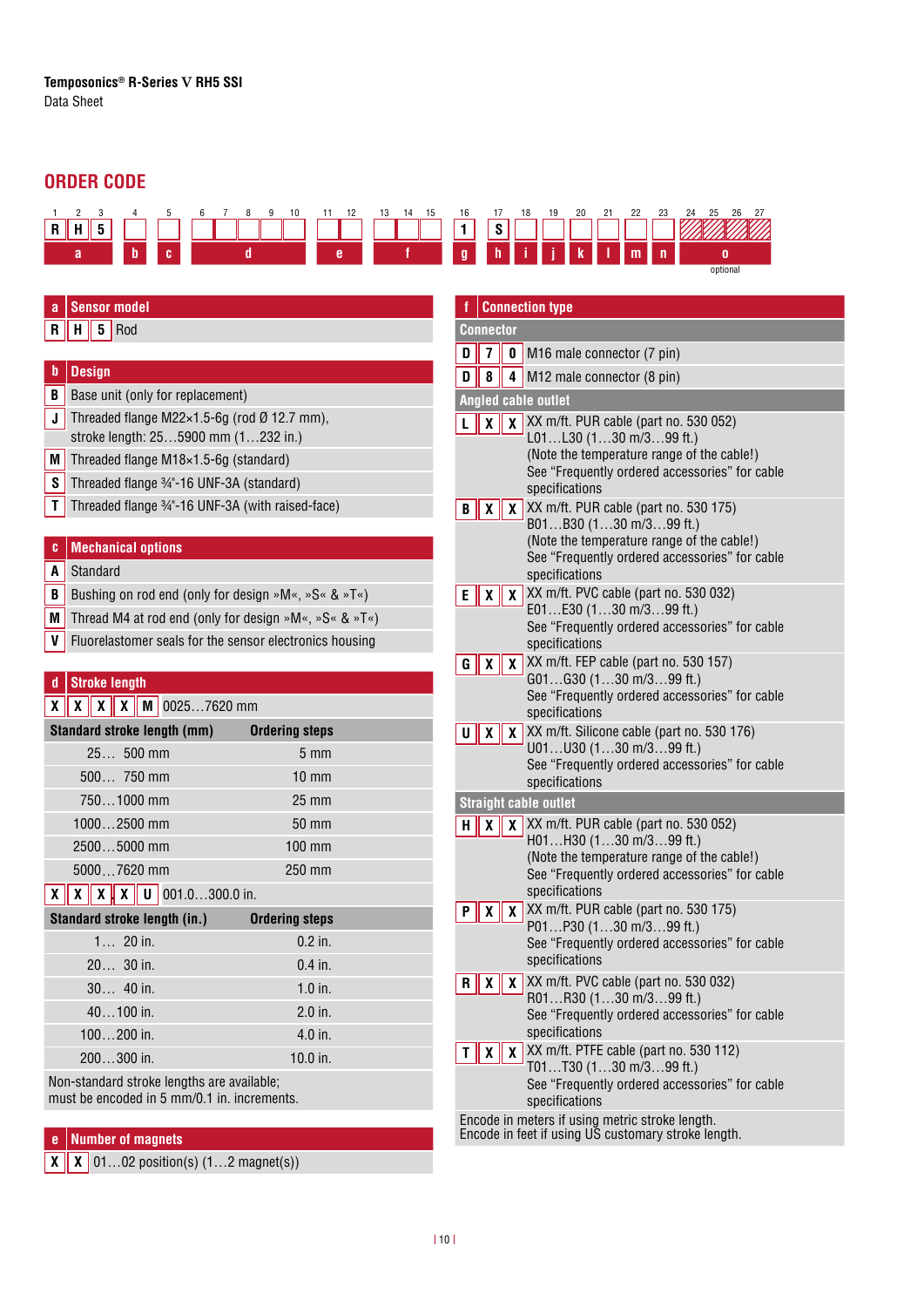## **g System**

**1** Standard

## **h Output**

 $s$  SSI

## **i Function**

- **1** Position
- **2** Differential measurement (2 magnets and 1 output)
- **3** Velocity
- **4** Position and temperature in the sensor electronics housing; *NOTICE* In this case, only option 2 "24 bit" can be selected under **l** "Data length".

#### **j Options**

- **0** Standard
- **1** Internal linearization

#### **k Mode**

|  | 1 Measuring direction forward, asynchronous mode |  |  |  |
|--|--------------------------------------------------|--|--|--|
|--|--------------------------------------------------|--|--|--|

- **2** Measuring direction forward, synchronous mode 1
- **3** Measuring direction forward, synchronous mode 2
- **4** Measuring direction forward, synchronous mode 3
- **5** Measuring direction reverse, asynchronous mode
- **6** Measuring direction reverse, synchronous mode 1
- **7** Measuring direction reverse, synchronous mode 2
- **8** Measuring direction reverse, synchronous mode 3
- **l Data length\* 1** 25 bit **2**  $\sqrt{24}$  bit **3** 26 bit **A** 24 bit + alarm bit + parity bit

#### **m Format B** Binary

**G** Gray

## **n Resolution 1** 5 µm **2** 10 µm **3** 50  $\mu$ m **4** 100 µm  $5 \mid 20 \mu m$  $6 \mid 2 \mu m$  $\overline{7}$  0.1 µm<sup>\*</sup>  $8 \mid 1 \text{ µm}$ **9**  $\sqrt{0.5}$  µm

| $\bf{0}$                  | <b>Additional options (optional)</b>        |   |   |                                      |  |  |
|---------------------------|---------------------------------------------|---|---|--------------------------------------|--|--|
| S                         | 0                                           | 0 | 2 | FIR filter (2 measurements)          |  |  |
| ${\bf S}$                 | 0                                           | 0 | 4 | FIR filter (4 measurements)          |  |  |
| ${\bf S}$                 | 0                                           | 0 | 8 | FIR filter (8 measurements)          |  |  |
| ${\bf S}$                 | 0                                           | 0 | A | No filter, error counter (4 cycles)  |  |  |
| S                         | 0                                           | 0 | C | No filter, error counter (8 cycles)  |  |  |
| S                         | 0                                           | 0 | D | No filter, error counter (10 cycles) |  |  |
| S                         | 0<br>G<br>FIR filter (8 measurements),<br>Λ |   |   |                                      |  |  |
|                           | error counter (10 cycles)                   |   |   |                                      |  |  |
| S                         | 0                                           | U | J | IIR filter (filter grade 4)          |  |  |
| S                         | 0                                           | 0 | K | IIR filter (filter grade 8)          |  |  |
| ${\bf S}$                 | 0<br>IIR filter (filter grade 8),<br>N<br>Λ |   |   |                                      |  |  |
| error counter (10 cycles) |                                             |   |   |                                      |  |  |

#### *NOTICE*

- Specify the number of magnets for your application and order the magnets separately.
- The number of magnets is limited by the stroke length. The minimum allowed distance between magnets (i.e. front face of one to the front face of the next one) is 75 mm (3 in.).
- Use magnets of the same type for differential measurement, e.g.  $2 \times U$ -magnet (part no. 251416-2).
- If the option for internal linearization in **j** "Options" is chosen, select a suitable magnet.

## **DELIVERY**



- **RH5-B:** • Base unit (without flange/rod assembly)
- 3 socket screws M4

#### **RH5-J/-M/-S/-T:**

- Sensor
- O-ring

Accessories have to be ordered separately.

**Manuals, Software & 3D Models available at: [www.temposonics.com](http://www.temposonics.com)**

\*/ The stroke length of the sensor influences the choice of resolution and data width. See glossary under "Resolution and data width depending on stroke length"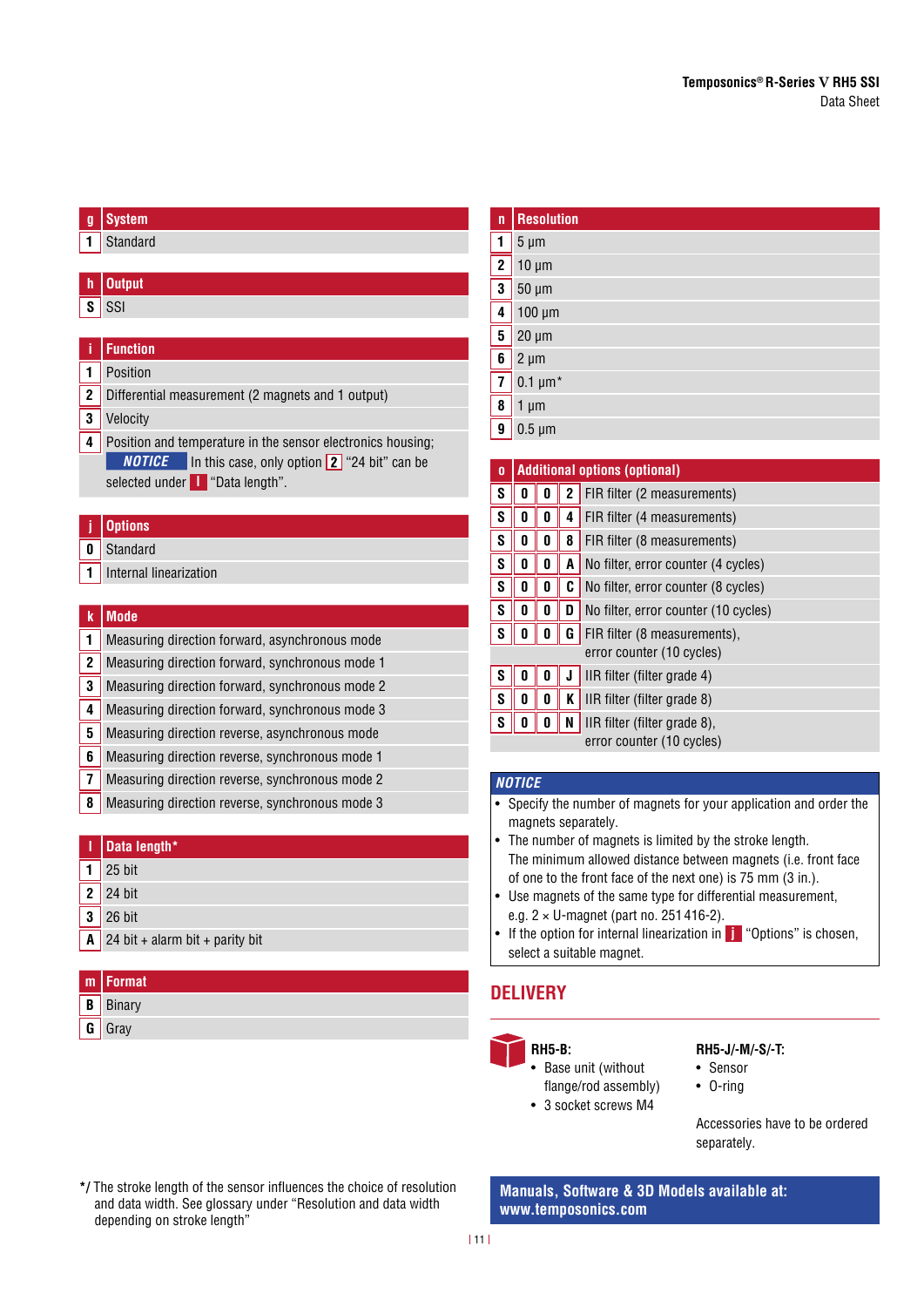## **GLOSSARY**

#### **A Alarm**

The alarm bit is set by the sensor if the sensor detects more magnets (extra magnet) or less magnets (magnet status error) than configured.

#### **Asynchronous mode**

In asynchronous mode the position data is continuously updated inside the sensor as quickly as the sensor's measurement cycle will allow, independent of the controller. The controller's loop time will determine when the sensor's most recent data is clocked out over the SSI interface.  $(\rightarrow$  Synchronous mode)

#### **D**

#### **Differential measurement**

For differential measurement, the distance between the two position magnets is output as a value.

#### **E**

#### **Extrapolation**

The native measurement cycle time of a sensor increases with the stroke length. With extrapolation, the sensor is able to report data faster than the native cycle time, independent of the stroke length of the sensor. Without extrapolation, if data is requested faster than the native cycle time, the last measured value is repeated.

#### **F**

#### **FIR Filter**

The FIR filter (Finite Impulse Response) is used to smooth the measured position value before output. To determine the output value, only input values corresponding to the window (filter window size) are used for filter calculation. The output value is calculated from these input values in the form of a moving average value.  $(\rightarrow$  IIR Filter)

## **I**

#### **IIR Filter**

The IIR filter (Infinite Impulse Response) is used to smooth the measured position value before output. To determine the output value, the input values corresponding to the filter grade (filter window size) are used for the filter calculation. The previous values are also taken into account when calculating the output value.  $(\rightarrow$  FIR Filter)

#### **Internal Linearization**

The internal linearization offers an improved linearity for an overall higher accuracy of the position measurement. The internal linearization is set for the sensor during production.

#### **M**

#### **Measuring direction**

When moving the position magnet, the position and velocity values increase in the measuring direction.

- Forward: Values increasing from sensor electronics housing to rod end/profile end
- Reverse: Values decreasing from sensor electronics housing to rod end/profile end

#### **P Parity**

The parity bit is a check bit that is added to a bit string to detect transmission errors. There are even parity and odd parity. With even parity, the parity bit is set so that the total number of 1-bits in the bit string including the parity bit is even. In case of odd parity, the total number of 1-bits in the bit sequence including the parity bit is odd. Even parity is implemented in the R-Series V SSI.

#### **R**

#### **Resolution and data width depending in stroke length**

The stroke length of the sensor influences the choice of resolution and data width. The resolution (step size) and data width (number of steps) must be selected so that the stroke length is covered. For example, with a data width of 24 bit and a resolution of 0.5 µm a stroke length of 7,620 mm can be represented. You can adjust the resolution and the data width of the R-Series V SSI via the Tempo-Link® smart assistant.

## **S**

#### **Synchronous Serial Interface**

SSI (**S**ynchronous **S**erial **I**nterface) is a digital interface where the data is transferred serially.The interface of R-Series V SSI corresponds to SSI industry standard for absolute encoders. Its displacement value is encoded in a 24/25/26 bit binary or gray format and transmitted as a differential signal in SSI standard (RS-485/RS-422). **Synchronous mode** 

In synchronous mode the measurement and output of the sensor is matched to the data request cycle of the controller. The synchronous mode minimizes the time delay between measurement and output. The synchronous mode is required for sophisticated motion control applications.  $(\rightarrow$  Asynchronous mode)

#### **• Synchronous mode 1**

Using synchronous mode 1, the sensor determines the controller's loop timing and when data is being requested. The sensor then determines when to start the next measurement cycle so that it will complete just in time to deliver the freshest data possible.

#### **• Synchronous mode 2**

If new position data is required faster than the sensor's measurement cycle time, synchronous mode 2 provides extrapolated data values, calculated on the fly. A measurement value will be calculated and output to the controller whenever the sensor has not yet completed the next measurement cycle.

#### **• Synchronous mode 3**

Synchronous mode 3 provides an additional enhancement to the high speed update feature of synchronous mode 2. For this mode all measurements values which are output are calculated to fully compensate for the inherent lag time due to the sensor's measurement cycle.

#### **Temperature in the sensor electronics housing**

The temperature in the sensor electronics housing is measured in °C. With this option, the transmitted data word has a length of 32 bits, with the highest 8 bits representing the temperature value, followed by 24 bits for the position value.

**T**